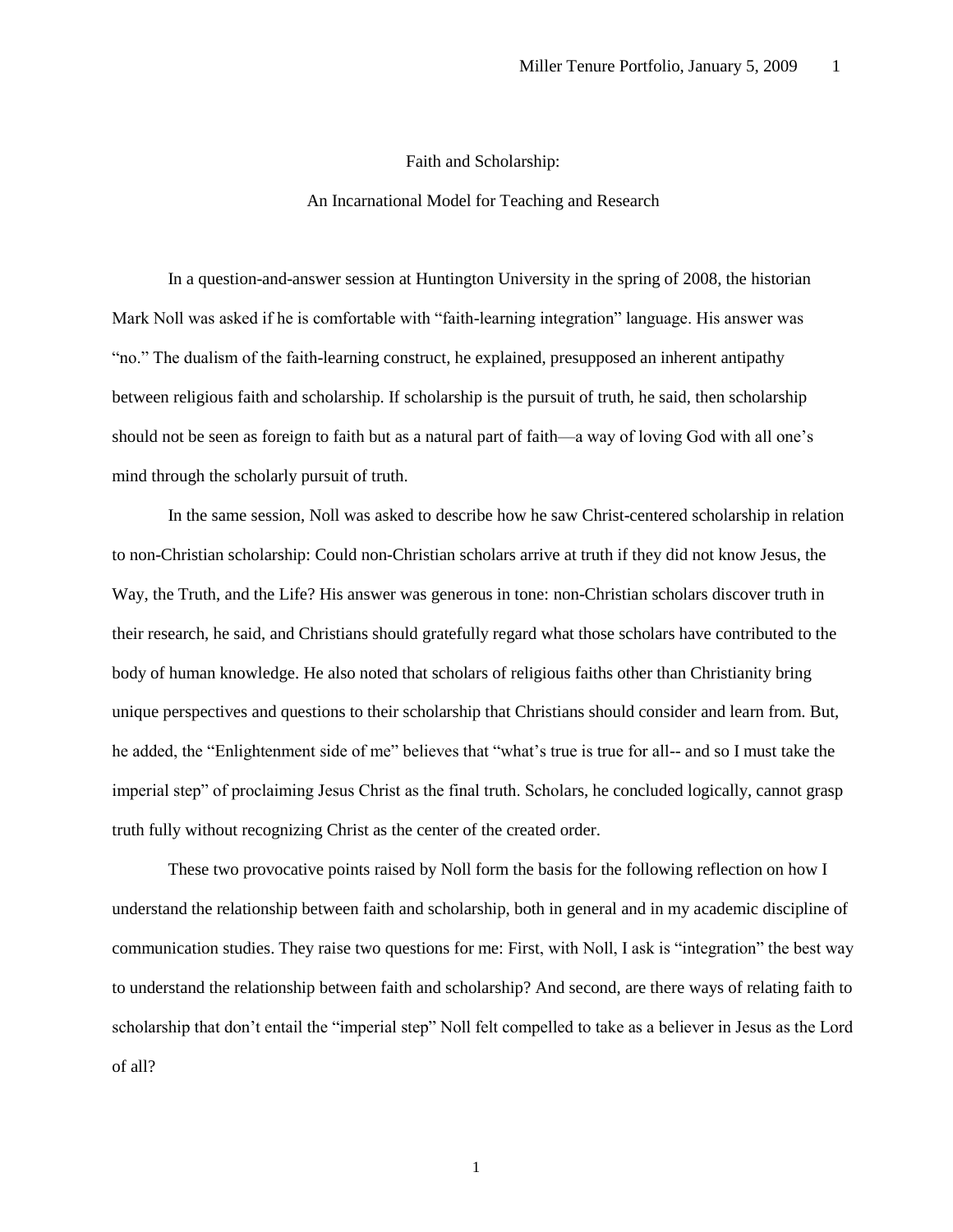To answer these questions, this paper tacks between the near shore of specific lived moments in my teaching and research as a scholar in communication studies, and the more distant shore of theoretical and theological considerations on the nature of truth and its apprehension in scholarship. I use as my guide the twentieth-century German theologian and ethicist Dietrich Bonhoeffer, drawing analogically from his paradigm of a "religionless Christianity" explored in his letters and papers written in the 1940s from a Nazi prison cell. In contrast to the "faith-learning integration" paradigm, I propose the rough outlines for a "religionless scholarship" as the most truly Christian approach to academic teaching, research and scholarly discourse. Like others in recent literature on the question of faith and scholarship, I interrogate the "integration" concept of faith and learning for what it both implies and occludes, especially in regard to Noll's dilemma that the knowing of truth leads finally and inescapably to an "imperial step" that positions Christian scholarship as, at least conceptually, theoretically superior to atheist or other theistic scholarship. I propose and try to practice instead a scholarship grounded in incarnational humility and prophetic meekness—a scholarship that inherits the earth not through the coercion of superior argument but through standing in solidarity with all scholars in their efforts to construct truth statements and evaluate their merits. In the second section of the paper, I review the case Klassen and Zimmermann (2006) make for an incarnational model of faith and learning. And in the third section I give an example of what an incarnational approach to scholarship looks like in the classroom. But first, a short "prelude"--an email reply to a student of mine.

# An Email Exchange and a Question

Does the following answer to a student's email to me, which grew out of a classroom discussion on racial jokes, constitute faith-learning integration? Do I think Christianly in my reply?

## *Dustin,*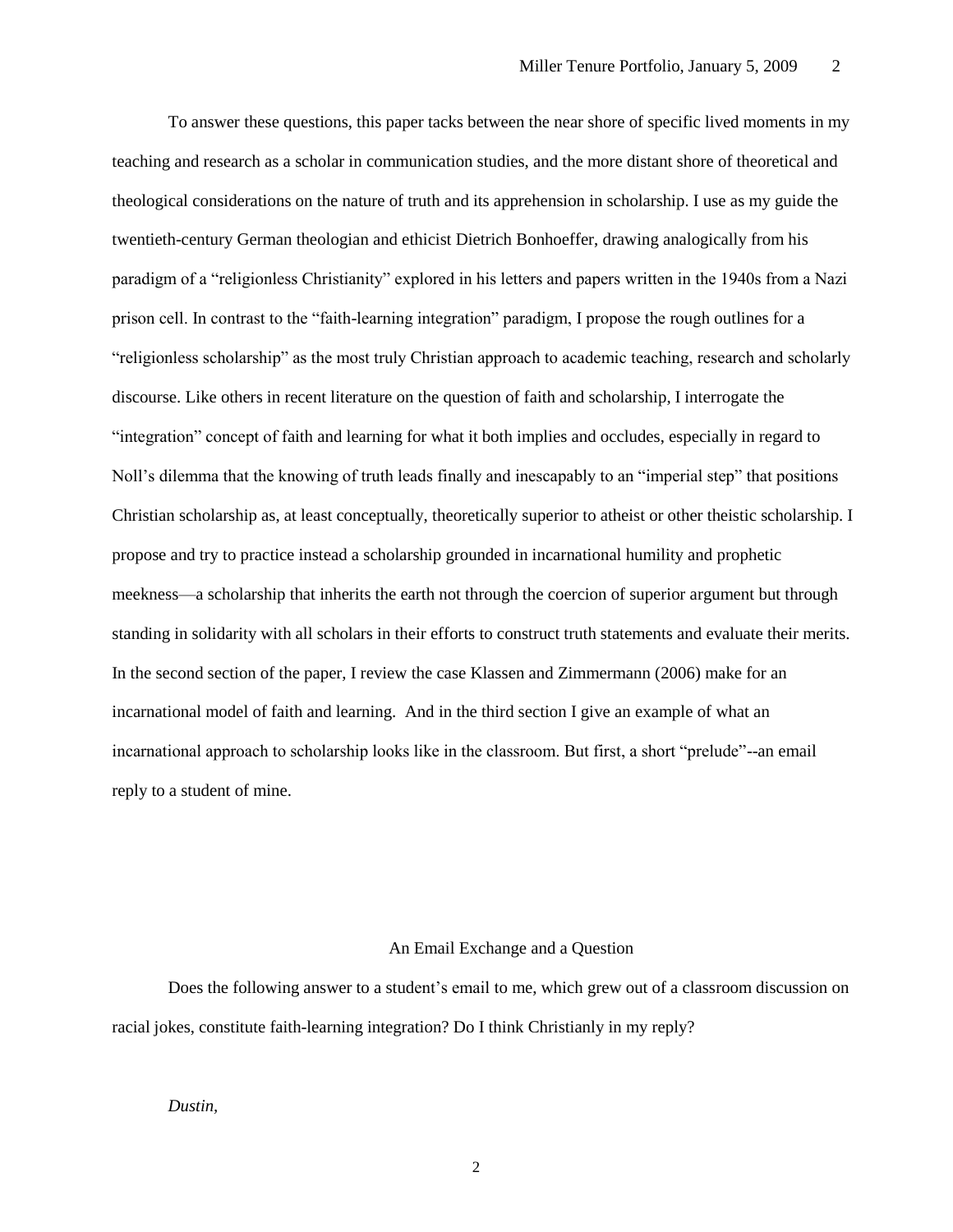*I grew up Amish Mennonite and we laughed about Amish idiosyncrasies, much as you described laughing at Mexican ones. A big question to me is who is telling the joke to whom. When an outsider says it to outsiders, then it serves to make the teller group "normal" and the told-about group "different" or even inferior. But if an outsider says it in the presence of an insider, it can be a way of exposing a stereotype and belittling it (the stereotype) by showing that it is obviously untrue or inaccurately totalizing. OR it could be told with the intended purpose of belittling the insider group to their face.*

*When an insider says it to an insider, however, it often then serves a therapeutic purpose- of recognizing the shared stigma the insiders hold that falls upon them like acid rain from the social typecasting in the air of a society. By "owning" it, insider members begin to control and transform the meaning of the aspersion. Think of young black men and women calling each other "nigga," or of young HU women calling each other "hos," or homosexual men employing the disparaging moniker "gay" (too happy for a man). When insiders "catch" an aspersion tossed at them and then start tossing it around themselves, they have commandeered the term, and in the process usually subtly transform the term's meaning in a positive connotative direction. This serves to keep the stigma of the term from hitting them full force in the face and become something manageable, like handling a psychic hot potato. It's not unlike an overweight kid admitting (and even "joking" about) how he IS fat when teased, thereby robbing the teasers of power since the teasing no longer elicits the desired effect of the teaser putting someone else down (the overweight child has put himself down, a kind of tactical relational tae kwon do).*

*So what does this mean about joking? I've concluded it comes down to doing unto others as you would have them do unto you. But this is more complicated than it at first sounds, because if I have power over someone, it is easy to say, "I don't mind if women (or blacks) make jokes about men (white people)." Why? Because the barbs hidden within a joke don't penetrate through my tough (protected) skin the way those same "innocent" barbs would tear into someone with less power (who is already in a stigmatized position). Me punching my young son Gregory in the arm*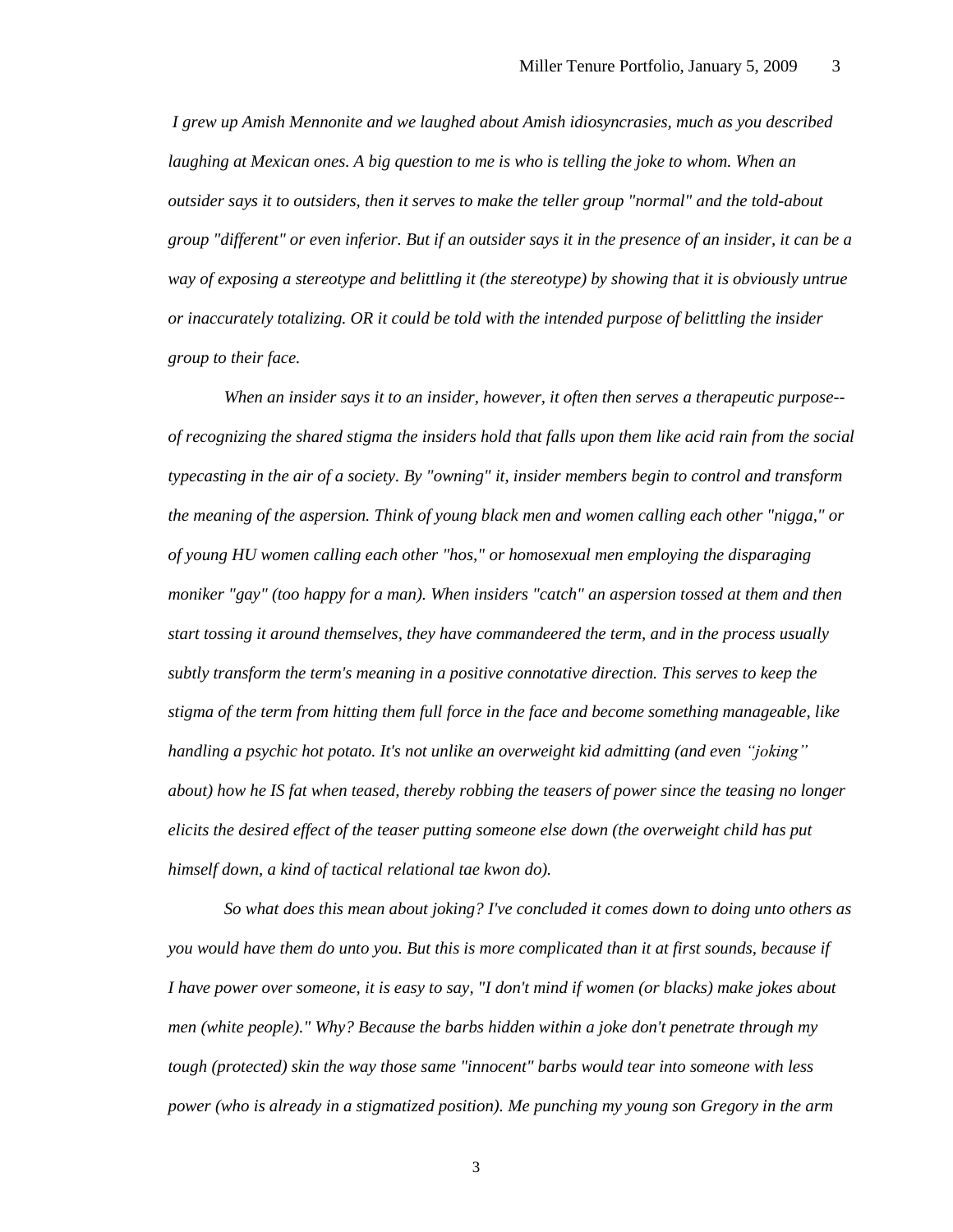*with all my might "just as" he punched me in the arm with all his might is not the same thing. We have to do unto others as we would have them do unto us if we were in their position with their history of experiences.*

*Perhaps Wednesday we should watch the Guess Who dinner joking scene and discuss it in this context. What do you think?*

*--Kevin*

## Practicing Religionless Scholarship

A basic concern when I consider relating faith to scholarship is to ask to what purpose, finally, am I relating the two? I propose it is this: I use scholarship to construct and establish the theoretical and intellectual conditions for the possibility of creating communities and societies of justice and peace on this earth. I want to argue paradoxically that to create these conceptual conditions of possibility is to reject thinking *Christianly* in our scholarship but instead to aim to think *humanly*. Parallel to Bonhoeffer's (1943; published 1971) call for an "unconscious" or "religionless Christianity" ("Letters," p. 380), this proposal calls for an unconscious Christian scholarship--a religionless scholarship, so to speak. To aim to think humanly rather than Christianly in our scholarship, I contend, is incarnational scholarship, and is thus a truly Christ-honoring scholarship.

I propose that an incarnational scholarship may encompass within it the option of what is often called the "faith-integration" model, but it operates from a broader humanistic set of presuppositions of Christology and anthropology. The various authors in *Scholarship and Christian Faith: Enlarging the Conversation* (Jacobsen and Hustedt Jacobsen, 2004) trace the history of the integrationist model, which they say took its present form in the second half of the twentieth century among American evangelicals, as following a Dutch Calvinist discussion of the spheres thinking of Abraham Kuyper of the previous century. It followed a logic based on the premise that all truth belongs to God, and therefore the Christian scholar engaging in scholarship is faced with a twofold task: critiquing the premises of modern thought to see at what points it conflicts with Christian truth and discovering how modern learning might reinforce or refine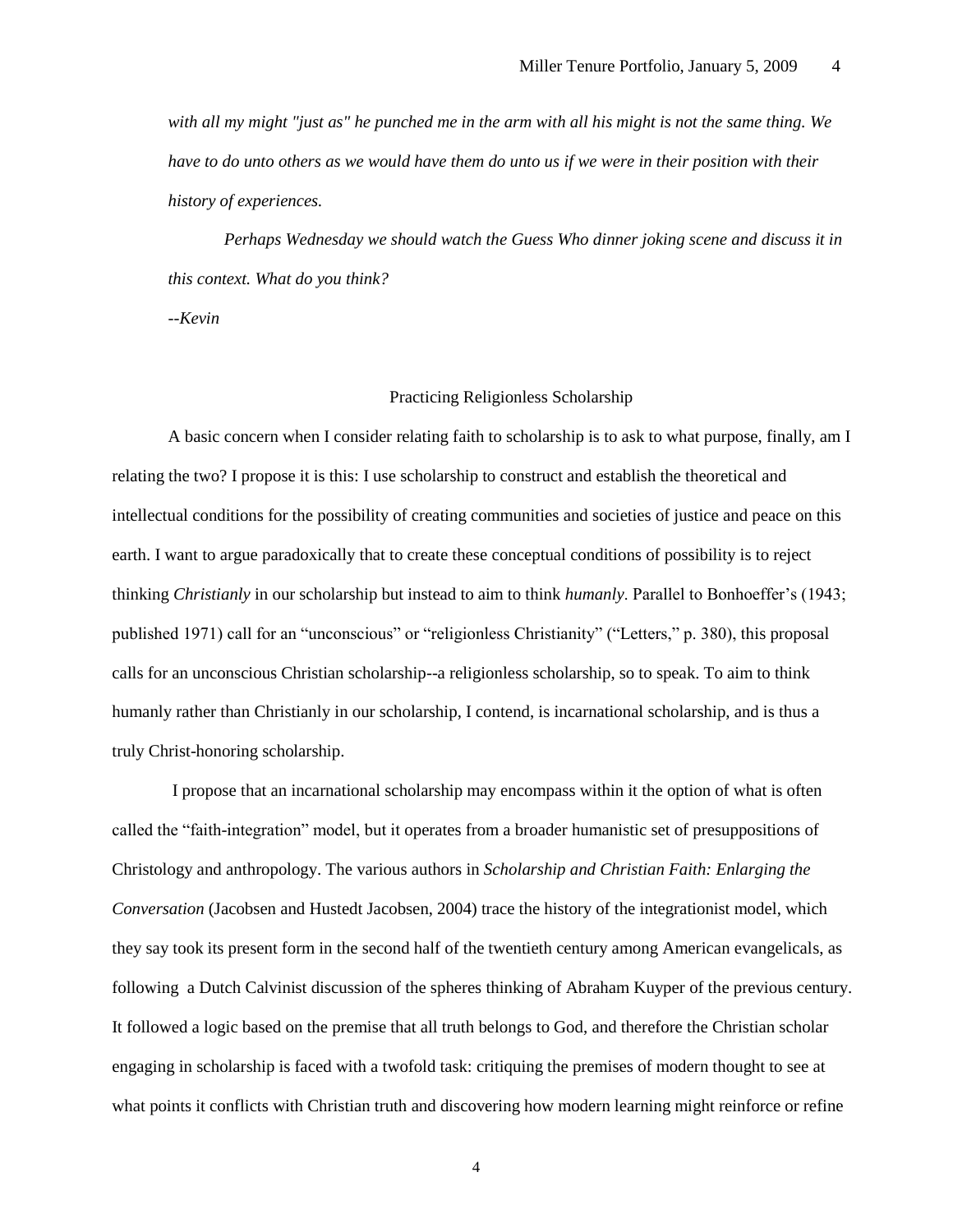Christian truths (p. 18). As such, it is binary, even bilateral, in its outlook and defensive in its posture. It makes faith the focus in all scholarly disquisition. Jacobsen and Hustedt Jacobsen define the integration model as

the philosophical task of comparatively analyzing the ideas and theories (i.e., doctrines and theological systems) of Christian faith in relation to the ideas and theories of the various academic disciplines. The goal is to examine the deep philosophical presuppositions of the disciplines (or of different subfields within the disciplines) in order to see whether and to what degree those philosophical presuppositions may overlap, inform, or conflict with the truths of Christian faith expressed in propositional form. (p. 27)

By contrast, the incarnational model that I propose makes the created order and especially humanity the focus. Bonhoeffer provides a roadmap for engaging a secualar scholarly world come of age.

In a theme reappearing across his various writings and lectures—in his *Ethics, Christ the Center, Papers and Letters from Prison, Act and Being,* and *The Cost of Discipleship--*Bonhoeffer emphasizes the point that God did not become human so humans could become gods, but so humans might become at last truly and fully *human* (see, for example, *Ethics,* 1955, p. 296)*.* The incarnation—Emmanuel, God with us- models and makes possible true humanity for us as Jesus broke through the estrangement we experience with each other and that we experience with God because of sin. In this light, true Christian scholarship creates solidarity with others by becoming one with others seeking and constructing knowledge about social and physical reality. The incarnation of the Word shows that God values humans *as* humans and nature *as*  nature. Scholars who make the aim of their scholarship exposing Christ in nature or society, I believe, objectify Christ by depreciating the created physical and social orders for what they are in themselves. (I would read Karl Barth's emphasis in "Church Dogmatics" on the utter otherness of the Word of revelation as supporting this contention). The goal of scholarship becomes ultimately merely apologetic rather than a positive act of worship using the mind. It reduces Jesus to an idol of proof rather than the revelation of God.

What does incarnational scholarship look like? I see it as containing the requisite quality of prophetic meekness—a speaking to all that violates what is properly human, but a speaking to these ills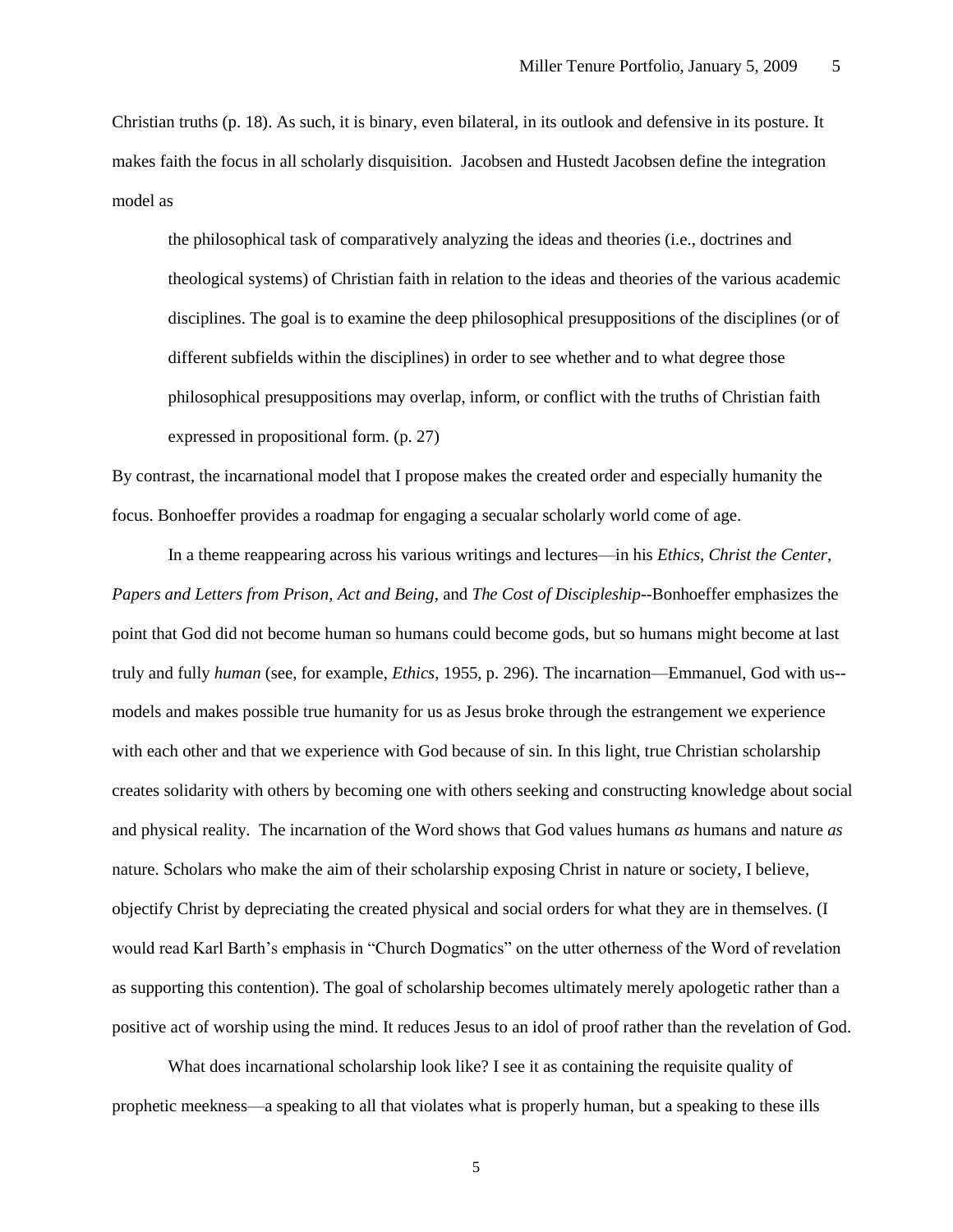while in solidarity (in "kind"ness or oneness) with those one is speaking against. Jesus as the Word in flesh (*in carne*, John 1:1) did not impose knowledge of himself—not on his disciples, not on the hundreds of thousands living at the time of Jesus in China, the Americas, and around the world. He came humbly, Philippians 2 tells us, and grew in knowledge and in relationship with God and others even as the disciples he gathered around him grew in knowledge of this rabbi until they could call him, in faith, the Christ. As rabbi, Jesus educated his students in the sense of the root meaning of the word "education"—by *educing* from within those who would hear him a fuller knowledge of God and God's kingdom and of himself as the anointed one. Educing, in contrast to the coercion inherent in indoctrination of others, stands in opposition to the obstetrical equivalent of a Caesarian section. It is not the forced imposition of the delivery of knowledge but the skillful drawing out of knowledge in the student in the *kairos* of time. Any philosophy of education worthy of the name *education* does not impose itself but sees the potential for the student to attain and form knowledge from within. It is a meek approach (Matthew 5:5) to scholarship, and thus one that will, paradoxically, inherit the world. For me, this approach is restful in its trust in the sovereignty of God to establish the kingdom of God on earth as it is in heaven--even with the yawning students I am teaching on a Monday morning at 8 a.m.

The posture of meekness in scholarship is theologically supportable. Incarnational scholarship, I contend, recognizes that we live on this side of the final eschaton, not in the consummation of all things in which we shall know even as we are known. It recognizes that, truly, we do see through a glass darkly in our respective fields of study and as a whole epistemologically. It thus rejects the pretension of a special gnosis for scholars who know Christ, even as Christ Jesus emptied himself and became fully subject to the frailty and temptations and limited knowledge common to all humanity. All too often what is called "Christ-integrated scholarship," by contrast, subtlety shifts its practitioner to a privileged point of view, seeing the practitioner's research as proceeding from a superior vantage point. It begins with a Christology from above (which I see as equivalent to indoctrination) rather than from below, where coming to know Jesus *as the Christ* happens through a dawning recognition (education) of the human Jesus as the living and reigning Logos of God, through whom all things were created and hold together (Colossians 1).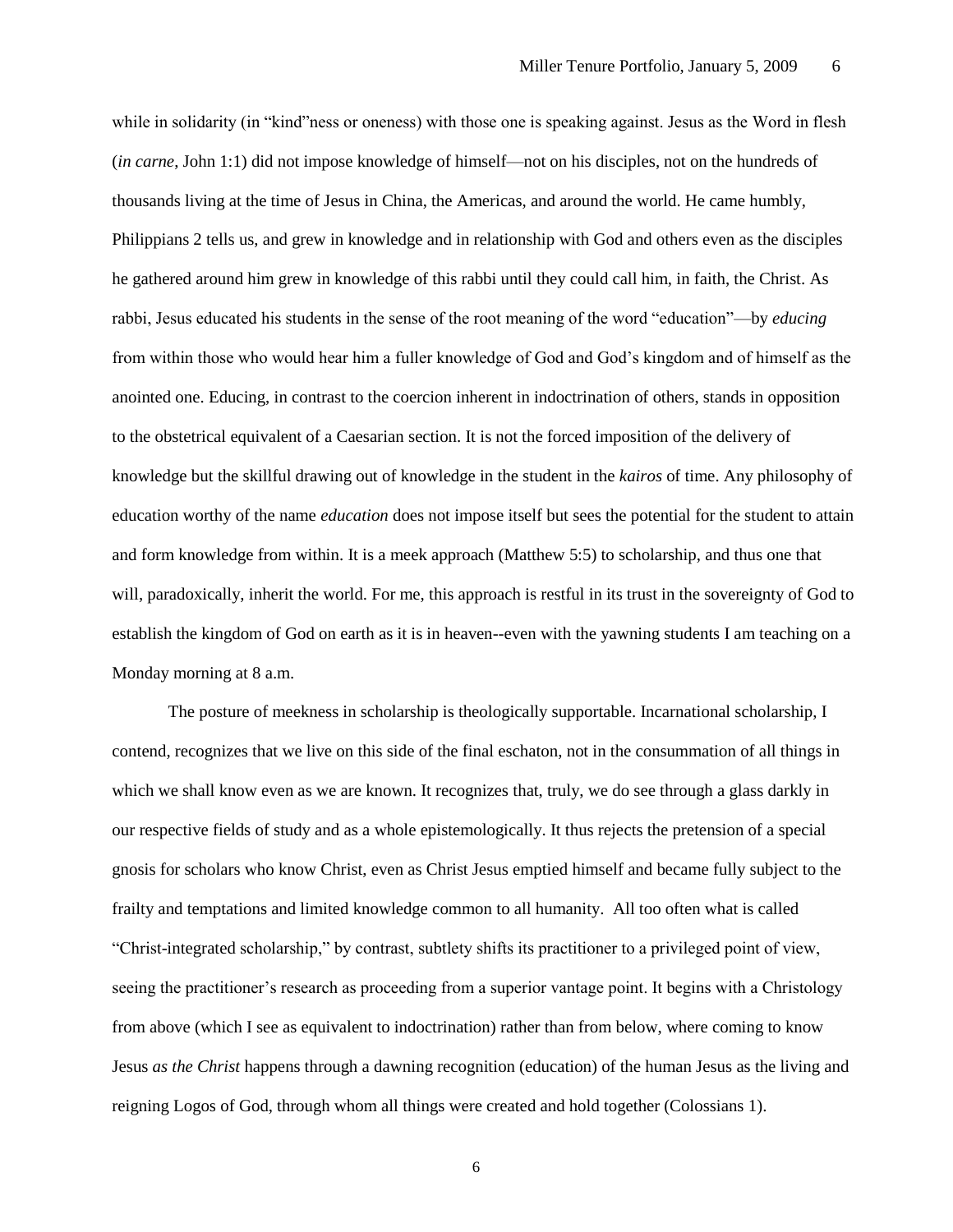The problem with "Christian scholarship" as a proper noun is that it cannot engage secular or other religious scholarship on its own terms but must baptize secular findings and methodologies by subjecting them to "Christian" interpretations and criteria. An example of this would be those evangelical historians (I studied under one—Dr. John Woodbridge from Trinity Evangelical Divinity School) who advocate writing history from a providentialist point of view--by adding God's guiding hand in a causal sense into the narratives of social revolutions or movements for which historians have found economic, social, or other causal explanations. The same could be said for most forms of the intelligent design movement on the question of the origins of the physical universe. These approaches impose the King of kings, the Lord of lords, the Author of nature into the methodologies and explanations of the natural and human sciences. To use the categories in Nicholas Wolterstorff's helpful typology of knowledge, "data beliefs" in this model must be submitted to Christian "control beliefs" with all their interpretive criteria and constraints (Jacobsen & Hustedt Jacobsen, 2004, p. 21).

By contrast, a Christology from below—which starts with Jesus the human and leads to a growing realization of faith in Jesus as the promised Christ who will return again to the earth--serves as the model for my scholarship. I, as a Christian, do not hold the Christ in common with the world, but the historical Jesus I do, even if a Muslim or an atheist assesses who Jesus is and what his role in history is differently than I do. But beyond the fact that Jesus was a human accessible to historical inquiry, the teachings of Jesus are publically accessible and, centered as they are on the kingdom of God and what living in right relationship with each other and with God, they are centered in ethics. The emphasis Jesus places on this kingdom being one of peace and justice ("I have come to free the prisoners and the oppressed") and on loving one's neighbors and especially one's enemies presents the gospel first at a moral, human level, albeit a radical, upside-down one. In Jesus' teachings and the story of his life we find solidarity with the world community in his core values of meekness, peacemaking, poverty, and the other attributes of the beatitudes Jesus said would be hallmarks of his followers. These are human qualities where they exist, and thus a "common grace" to all humans as living, existential beings. The author of 1 John asks how can we love God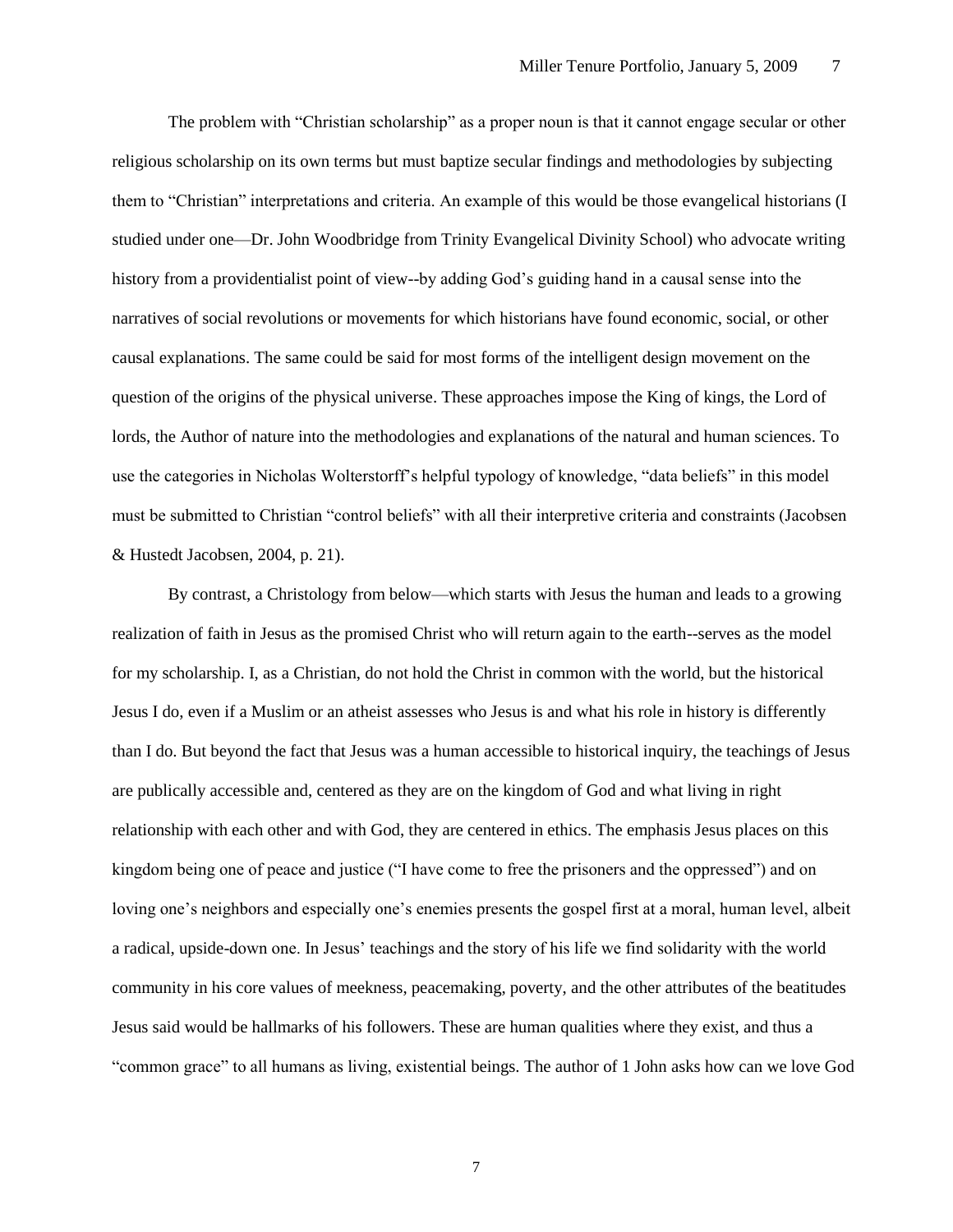whom we don't see if we don't love the brother or sister we do see. Then the point is driven home: "Whoever claims to live in him must walk as Jesus did" (2:6).

Bonhoeffer's search for a way to re-imagine Christianity in "a world come of age" that knows itself better than we as Christians can know it remains a pressing issue for Christians in scholarship today. The incarnation shows us that God chose to make the gospel human and this-wordly. If we who are Christians in scholarship are to be worthy of the gospel and of being heard by the broader scholarly community, our scholarship must likewise be human scholarship rather than "Christian" scholarship, not just in the sense of labels but in our methodology. Bonhoeffer warned that when we offer God at the "boundaries of the unknown" because *at least there the world doesn't have answers,* we have fashioned a God of the gaps rather than having recognized God at the center of our scholarship. But if we "by the Holy Spirit" can say Jesus is Lord (I Cor. 12:3), we can rest in confidence that this Lordship extends to the entire created order. In his *Papers* from prison, Bonhoeffer (1971) writes:

God is no stop-gap; he must be recognized at the center of life, not when we are at the end of our resources; it is his will to be recognized in life, and not only when death comes; in health and vigour, and not only in suffering; in our activities, and not only in sin. The ground for this lies in the revelation of God in Jesus Christ. He is the centre of life, and he certainly didn't "come" to answer our unsolved problems. . . . In Christ there are no "Christian problems." (p. 312)

In CCCU discussions, this idea of Jesus as Lord over all finds an (attempted) equivalent formulaic expression as "All truth is God's truth" (a good example is Arthur Holmes in *The Idea of a Christian College,* p. 7). But this dictum is not the same as saying Christ is the center. I would further argue that it instead frames "truth" using a nonbiblical category (the Enlightenment philosophical category of the "universal" is insinuated in the little word "all") and, I argue, is not incarnational in its worldview. It reduces truth to universal, objectively neutral propositional truth rather than retaining the relational, personal dimensions of truth that the sense of Hebrew and Christian scriptures imparts to the idea of truth. The clearest New Testament definition of truth comes from Jesus himself, who proclaimed, "I am the way, the truth and the life; no one comes to the Father but by me."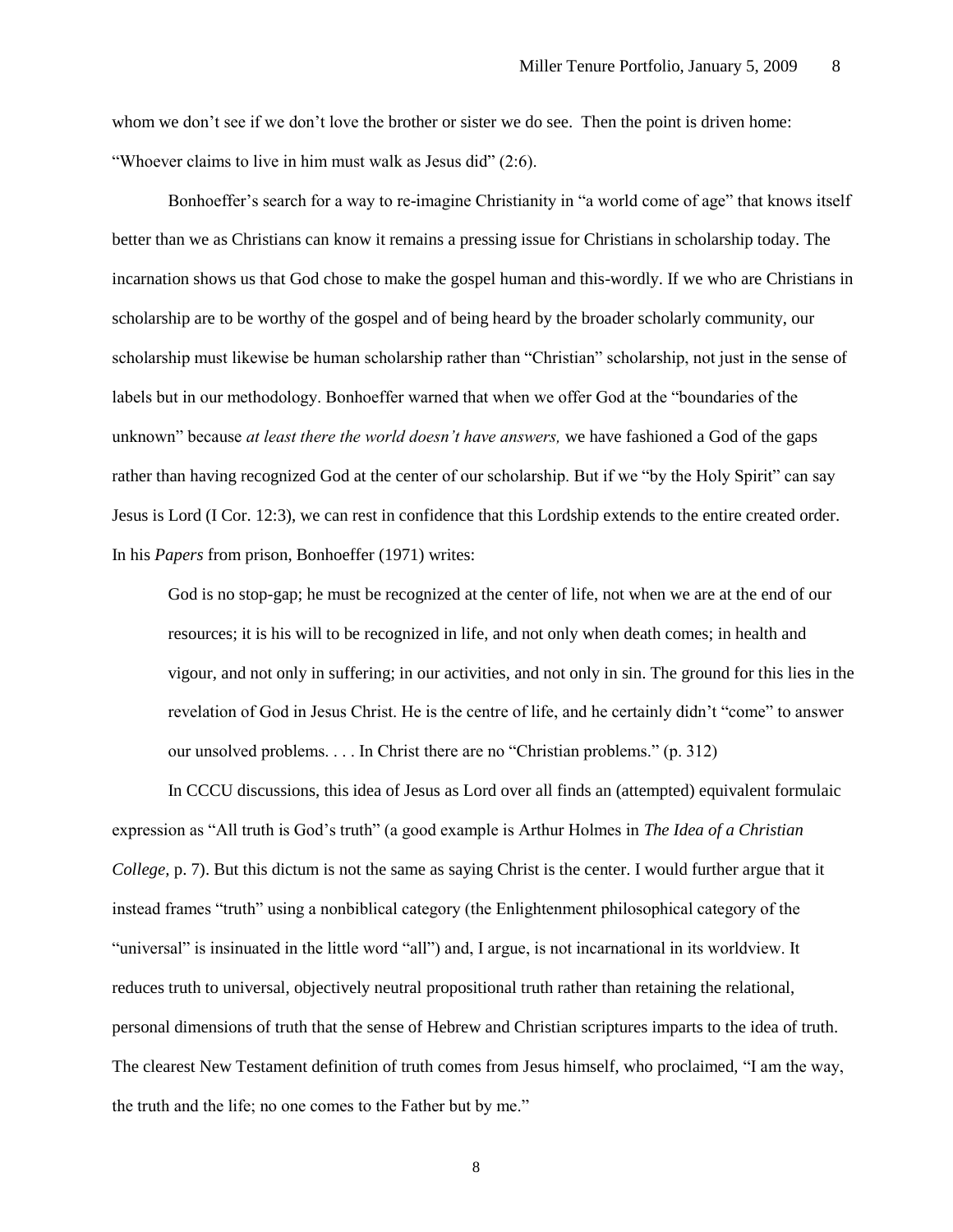Why has the axiom "All truth is God's truth" become a virtual statement of faith for evangelical Protestant Christian universities? I suspect it is because it serves as handy shorthand for naming and justifying faith-integration approaches to scholarship. I want to ask in reply: Why do we not instead find ourselves instinctively and reflexively proclaiming, "Jesus is God's truth"? For as Bonhoeffer contends:

Truth is not something in itself, which rests for itself, but something that happens between two. Truth happens only in community. . . . Christ as Word in the sense of address is thus not timeless truth. . . . It is not universally available idea, but Word, which is heard only when he allows it to be heard. ("Christ the Center," p. 54).

Incarnational scholarship questions the impulse to define truth propositionally rather than relationally. It is suspicious of universal, timeless categories of any type, especially given the historical geopolitical manifestations those grand narratives have taken on historically in societies where monotheistic beliefs have flourished.

Incarnational scholarship instead asks this about truth: What does it mean to speak this researched truth in love? If I speak truth *without* love, is it still truth? In the Introduction to Communication class I teach, we learn that every act of communication has two levels of meaning—the content level and the relational level. (A test case I ask my student's to work out: even a simple offering of "hi" to a stranger in passing, which has the content level of a recognized verbalized greeting, also contains the relational level of, at the least, acknowledging the humanity of the other person—we don't say hello to the trees we pass by as we walk.) In a discussion at Trinity Evangelical Divinity School a few years ago, the late missiologist Paul Hiebert once noted that "truth" is conceived in the biblical literature (and in modern eastern cultures today, including in the Middle East where the Bible was written and in much of India, where Hiebert was a missionary before teaching at Fuller Theological Seminary and the Trinity Evangelical Divinity School) primarily as *loyalty* (which I would connect to the relationship level of meaning) and secondarily as *honesty*  (the content, factual level of meaning). In Western culture, we tend to see honesty as the primary definition of truth. Thus, Western Christian students are naturally puzzled when they read in the Bible that Rahab the harlot is commended in the "roll-call of faith" (Hebrews 11) for protecting the Hebrew spies by *lying*. But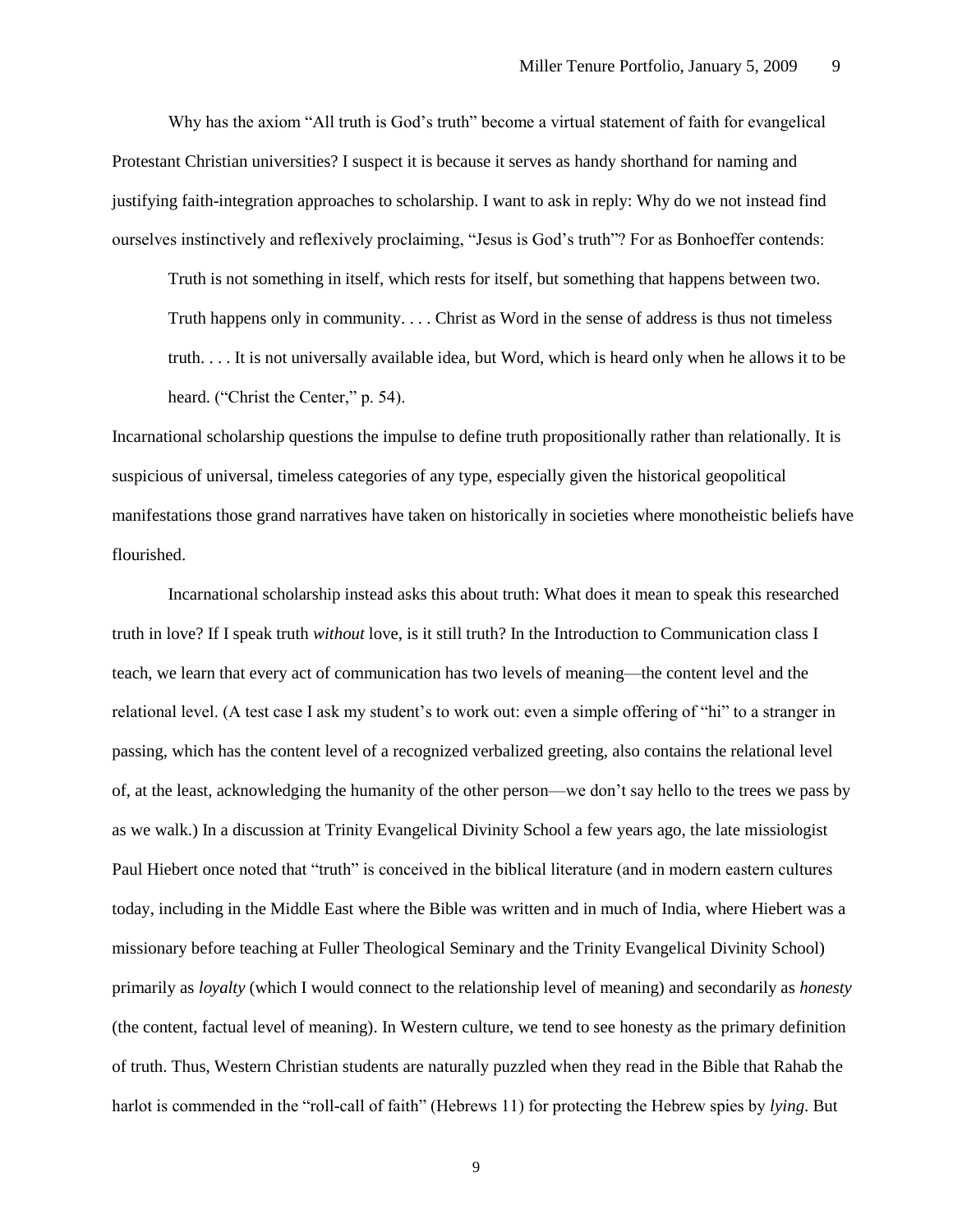from a Hebraic perspective, Hiebert would argue, she was truthful because she was *loyal* to the righteous (the Hebrew spies). Tellingly, even the Decalogue (Exodus 20) does not command "Thou shalt not lie" but instead, "Thou shalt not bear false witness against thy neighbor in a court of law." (This kind of rhetorical analysis practiced in communication studies leads to applications that sometimes surprise students further. Take, for example, a Christian in Germany in 1940 answering "no" to a Nazi officer at the door inquiring whether the Christian is hiding Jews in the house. This factually wrong answer could be conceived as a *truthful* answer since that answer demonstrates loyalty to the oppressed rather than the oppressor. This again is an exercise in thinking biblically rather than in the Enlightenment category of the Kantian Categorical Imperative).

Changing our habits of language away from the general formula "All truth is God's truth" to the more biblical phrasing of "*Jesus* is God's truth" may seem a splitting of hairs. But adhering more closely to the biblical language reminds us that truth is personal and relationally consequential. It also prompts us to interrogate received truths (or those we generate) for their social consequences—all concerns for me in a discipline located in the social sciences and for me as a scholar working to find solidarity with scholars around the world who may look with suspicion at my faith in Christ but who naturally, because of our common humanity, share the same human questions that drive my research. There is a certain attendant vulnerability in incarnational scholarship. "Jesus" language is more offensive than "God" language, for one thing. But it keeps us humble. It focuses us on this world, deflating our pretentions to insider knowledge. "Be not rash with your mouth, nor let your heart be hasty to utter a word before God, for God is in heaven and you upon earth; therefore let your words be few" (Ecclesiastes 5:2).

To conclude this section, I believe that the relationship between faith and scholarship must be modeled on Jesus, the incarnational Word. This means the scholarship done by Christians should be, in Bonhoeffer's words, "participation in the powerless of God in the world" (p. 361). A religionless scholarship, it might be said, chooses inductive over the deductive methods of knowing. (It would argue, contra Neo-Platonism, that Aristotle was more incarnational in his thinking than was Plato!) It starts not with Word but with words. But it believes—by faith--that behind the words is the Word in whom we live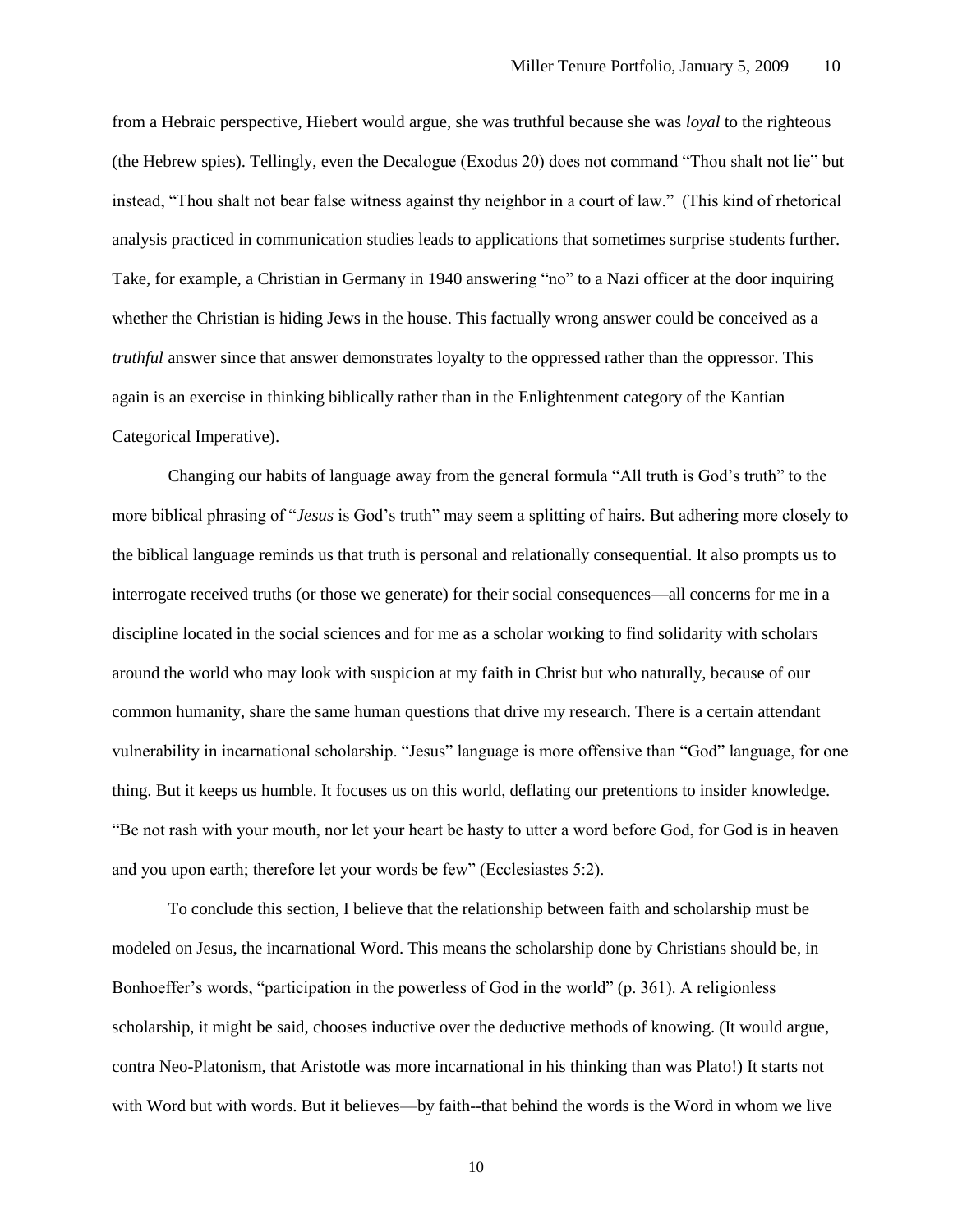and move and have our being. It toils with humility, "seeing the God of the Bible, who wins power and space in the world by his weakness" (Bonhoeffer, *Papers*, p. 360). It does scholarship with the belief that the one who took up our infirmities (Matt. 8:17) is Christ, and, in Bonhoeffer's words, "that Christ helps us, not by virtue of his omnipotence, but by virtue of his weakness and suffering." He adds—disconcertingly- that the God who is with us also forsakes us (the glass is still dark). Thus, we "live in the world without the working hypothesis of God" since "God lets himself be pushed out of the world on to the cross" (p. 360).

## A Postmodern Rereading of the Faith/Learning Dualism

In the first section, I attempted to undermine binary and dualistic ways of categorizing faith and scholarship. From René Descartes on, modernism has shaped our views to see the world through such dualisms and bifurcations. Two philosophers of language I read in my graduate studies in communication, Hans-Georg Gadamer and Emmanuel Levinas, have sought to sew together what modernism has sundered apart. In their book *The Passionate Intellect: Incarnational Humanism and the Future of University Education,* Klassen and Zimmermann (2006) summarize the critique of modernism brought to bear by these two philosophers. They do so for the purpose of clearing a philosophical space for an incarnational model of humanism that overcomes modernist dualisms. They see these two twentieth-century philosophers, following the path of Martin Heiddeger's groundbreaking work before them, as arriving at three conclusions: (1) the Enlightenment belief in the solitary thinking mind is myth, (2) truth is always already interpreted truth, and (3) concepts and structures of any kind that are totalizing are unethical and should be rejected. I contend that these propositions support the mode of incarnational scholarship I argued for in the first section.

Gadamer's famous idea of a "fusion of horizons" seeks to avoid the modernist anthropology of the person as an isolated, knowing self (*cogito ergo sum*) by situating the self in social relationship. Klassen and Zimmerman argue that "Gadamer's view of the self is more in line with the biblical idea that the self is determined by tradition and story and that ultimate self-certainty and clarity are illusory because the self is ultimately unknowable, to be known only by God" (p. 127). According to Gadamer, humans are situated in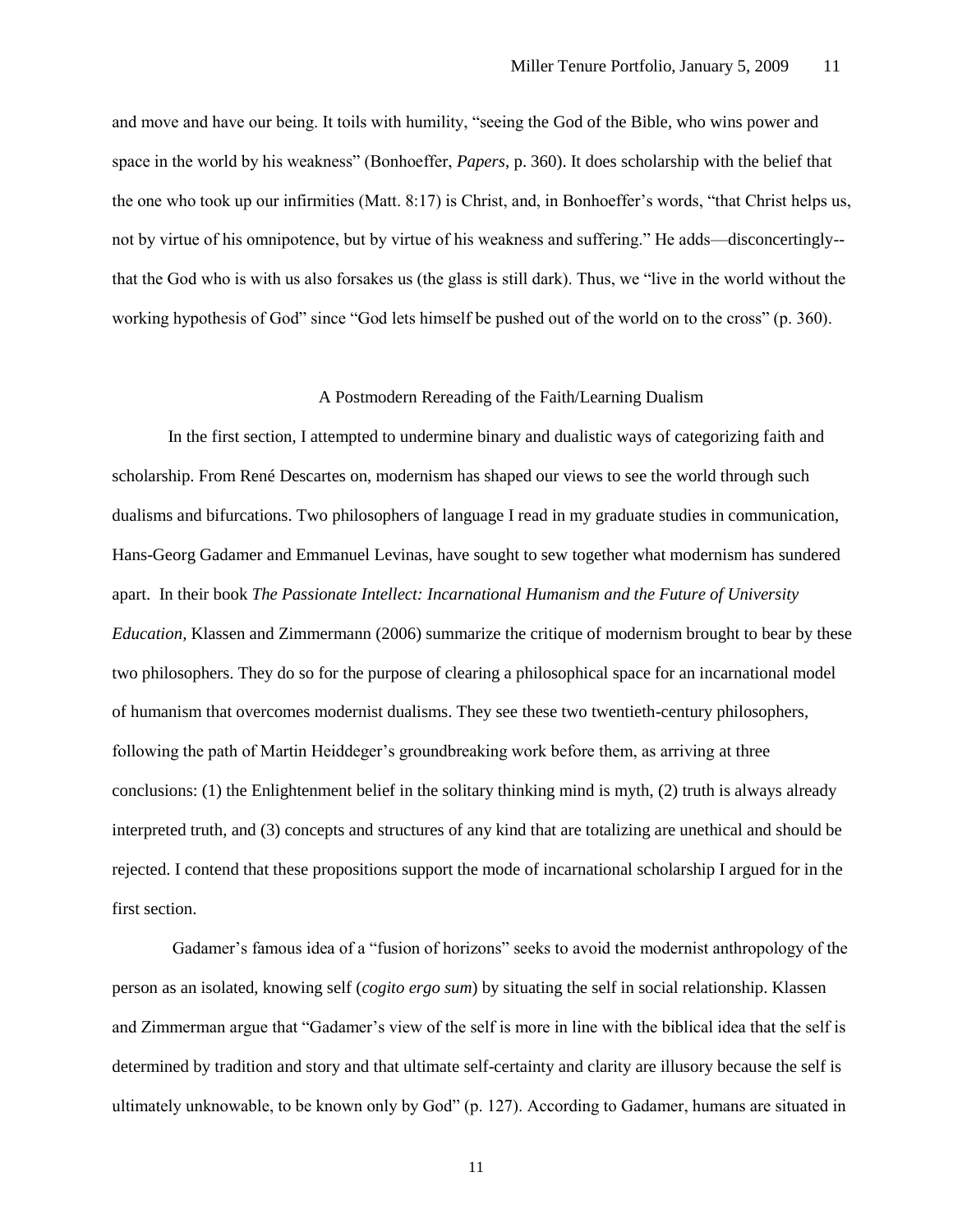and formed by language. It is also this socio-linguistic characteristic of human beings that allows for translation between "worldviews." Since our horizons of understanding overlap, they make communication possible. In terms of scholarship and education, the task Gadamer bequeaths us "is to find a common language that would allow us to understand one another so that our different perspectives are fused" (Klassen & Zimmerman, p. 128). It is this insight into the incarnational nature of truth in culture and history that Klassen and Zimmerman find promising for reviving humanism in an incarnational mode and which I attempted to explicate in the first section of this paper.

Klassen and Zimmerman draw on Emmanuel Levinas to ask a different question: Can a ground for human dignity can be found that transcends culture and tradition? Enlightenment anthropology, with its rejection of metaphysics, also brought into question human worth since it could no longer be assumed that humans were created in the image of God, as medieval metaphysics supposed.

Levinas insists that neither Heidegger nor Gadamer was radical enough in his Enlightenment criticism. He believes that we will only recover humanism if we focus uncompromisingly on human beings. . . . Philosophy does not come first in our reflections but the ethical relation to our fellow human being, and such a beginning is not Greek but Hebraic. It is in the Bible, argues Levinas, that we find the true ethical grounds for humanism: responsibility to one's neighbor. It is the ethical demand of the other human being that limits one's self-centered impulse for control over nature and others. (p. 129)

Contrary to the claim that the mind is the starting point of knowledge, Levinas argued that the foundation of all knowledge and all knowing was ethics—the claim of the "other" incumbent upon me.

Klassen and Zimmerman are historical in their definition of humanism, calling for a postmodern humanism that recovers the holistic beginnings of the humanist movement of the Renaissance before the Enlightenment propensity for dualisms re-defined humanism. These dualisms included sharp divisions between reason and faith, fact and value, mind and body, thought and emotion (p. 19). They define dualism as "the separation of essential elements of our humanity" (p. 147). Exploring John's Gospel in this light,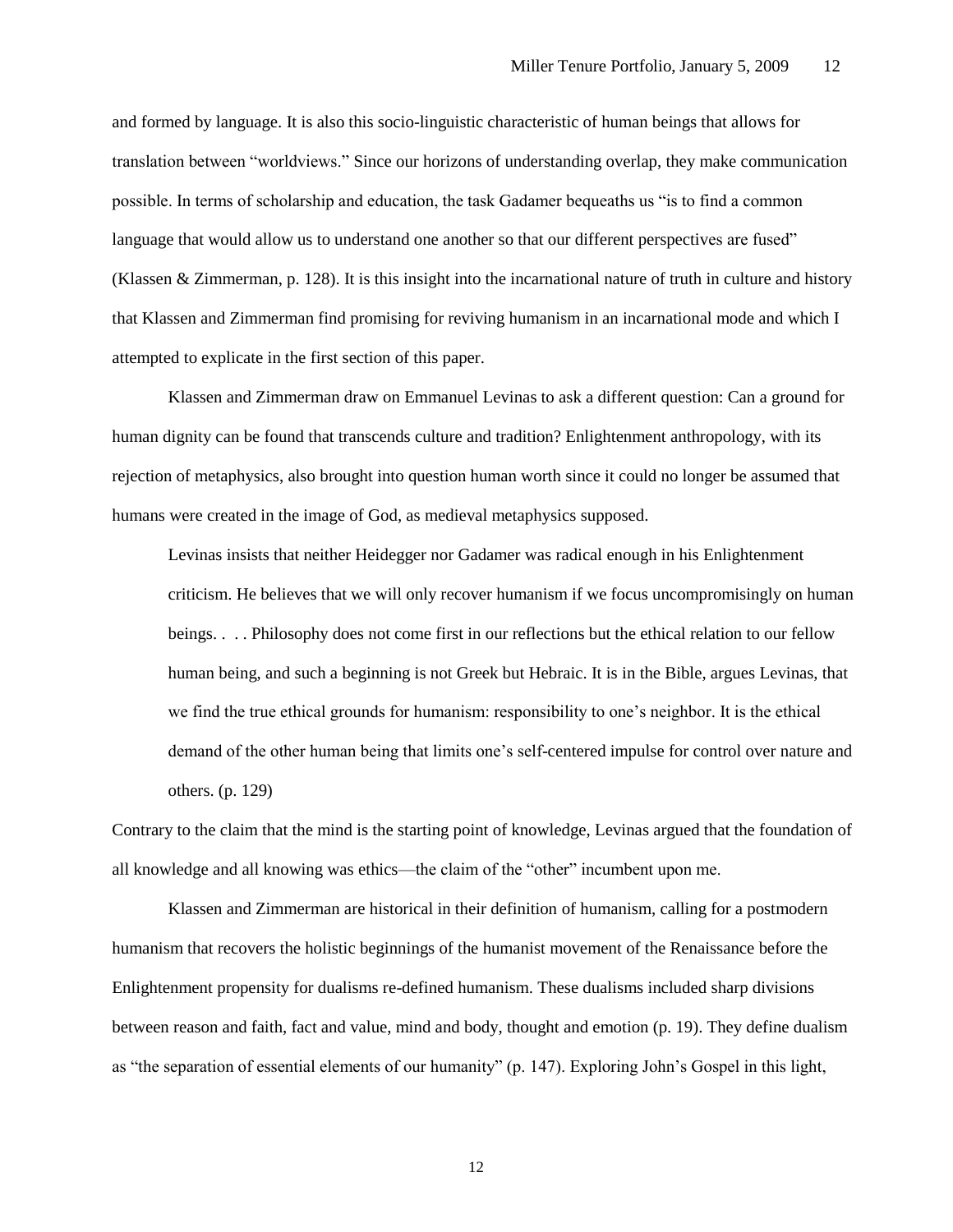they see the narrative of the incarnation as intentionally undermining both the Greek and Jewish dualisms of the day:

The incarnation remedies Greek dualistic thinking by fusing the realms of history and pure rationality. Moreover, since the incarnation means that the fullness of God dwells in the person of Jesus, it also goes beyond the Jewish notion of divine transcendence as unapproachable otherness. In the God-man the wholly other divine nature, so radically different from us, has become human sameness (humanity, history, language). (p. 149)

The incarnation of the Word, according to Klassen and Zimmerman, establishes the basis for incarnational scholarship in three ways. First, God becoming human affirms the value and worth of human beings *qua* human beings. Second, the affirmation of our human dignity in the incarnation is also an indicator of the intrinsic worth of the creation, since to be human means to be environed and since all creation also awaits (with groans) the day of redemption (Rom. 8). And third, the incarnation points to the linguistic, interpretive nature of truth. Klassen and Zimmerman maintain that "God does not exist for us in a vacuum but communicates himself to us linguistically and historically," and in so doing gives us a model for truth as embodied and in need of contextual interpretation (p. 154). They add one more important implication of this incarnational model of truth: "Not only is all truth interpretation; all interpretation also requires personal involvement and imagination" (p. 155). They elaborate: "We are social beings destined for communal living in righteousness, justice and unity, and the method for promoting these kingdom values that frame all knowledge is suffering rather than conquest. In this way, the first great commandment flows naturally into the second: love your neighbor as yourself" (p. 161).

The relationship of Christianity to scholarship in an incarnational mode should be conceived of as learning to think humanly. It means to see economic poverty or the biochemistry of a flower or the communication dynamics of a marital argument for what they are at the level of our shared humanity (and even broader, in terms of our shared creatureliness with both animate and inanimate creation), and only secondarily, for specific, intended theological purposes or for interpreting them through theological grids. It does not mean avoiding disagreement, but it means being ready to disagree while seated at the opposing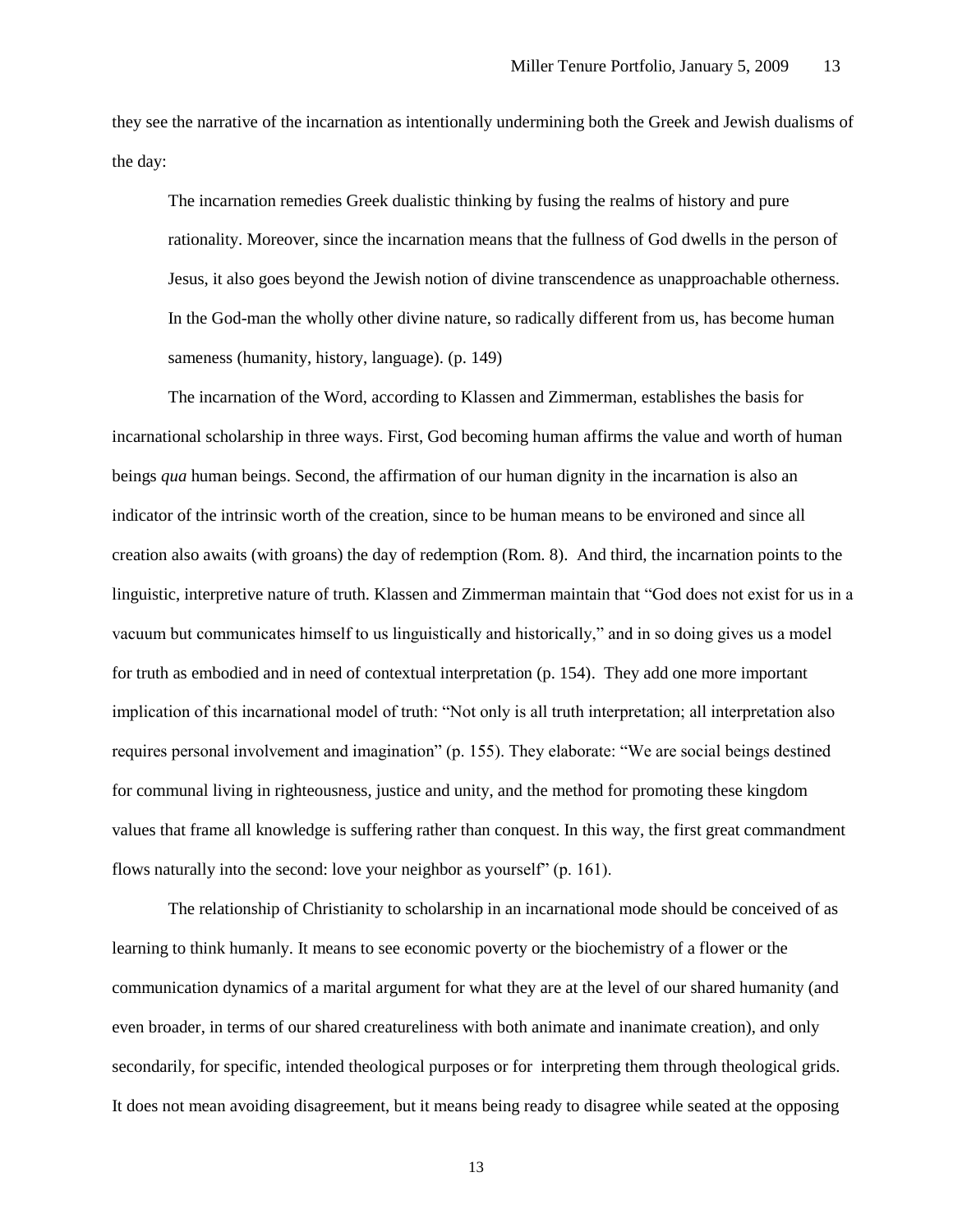scholar's table, speaking the lingua franca of common humanity. Not that my eyes of faith are closed, but because they are eyes that are learning to see the world as Jesus did, they see a word—or even the Word- incarnated in that Muslim or agnostic scholar across the table, which is to say, they see the humanity in that person that is common to myself and that was common to Jesus of Nazareth.

In conclusion, I do not reject out-of-hand and in all cases the construct of faith-informed scholarship (the integration model). But I am committed to it being of a type that I can practice without distancing myself from a Muslim scholar who may also be studying, say, the identity effects of race-based joking even as I do. And I hope that Muslim scholar is using faith-informed scholarship in a similarly generous manner. Jacobsen and Hustedt Jacobsen add a second, parallel and corrective category to "faithbased scholarship," which they term "academically shaped faith." The first approach fixes as a point of reference the Christian faith in order to critique or examine a disciplinary topic, such as, for example, rhetorical theory on race talk. There is a place for such perspective-taking. But there is a danger in it too when it is elevated to the modus operandi of Christians in scholarship since the "faith side of the relationship will by definition remain relatively unaffected by the encounter" (p. 154). In contrast, in the mode of "academically shaped faith," my scholarship and the issues of my communication discipline and even its methodologies become the fixed point of reference against which my faith can be critiqued.

So back to the opening of this paper: Was my letter to Dustin an instance of thinking Christianly because I incorporated the teachings of Jesus into my response? Yes, but not so much because I cited the Golden Rule. It is Christian primarily because I was thinking humanly at an ethical level that corresponds to the ethics that Jesus—the new-and-restored Adam--lived and taught. It is Christian because I was humanfocused and, paradoxically, not Christ-focused. It was motivated by the subjective passion I feel in my bones to help the oppressed and the imprisoned in our society. Ironically, as I focused not on Christ but the oppressed, I am surprised to hear the voice of Jesus saying to me, "I was in prison and you visited me." It was with this human focus in mind when Jesus instructed his followers to do unto others as they would have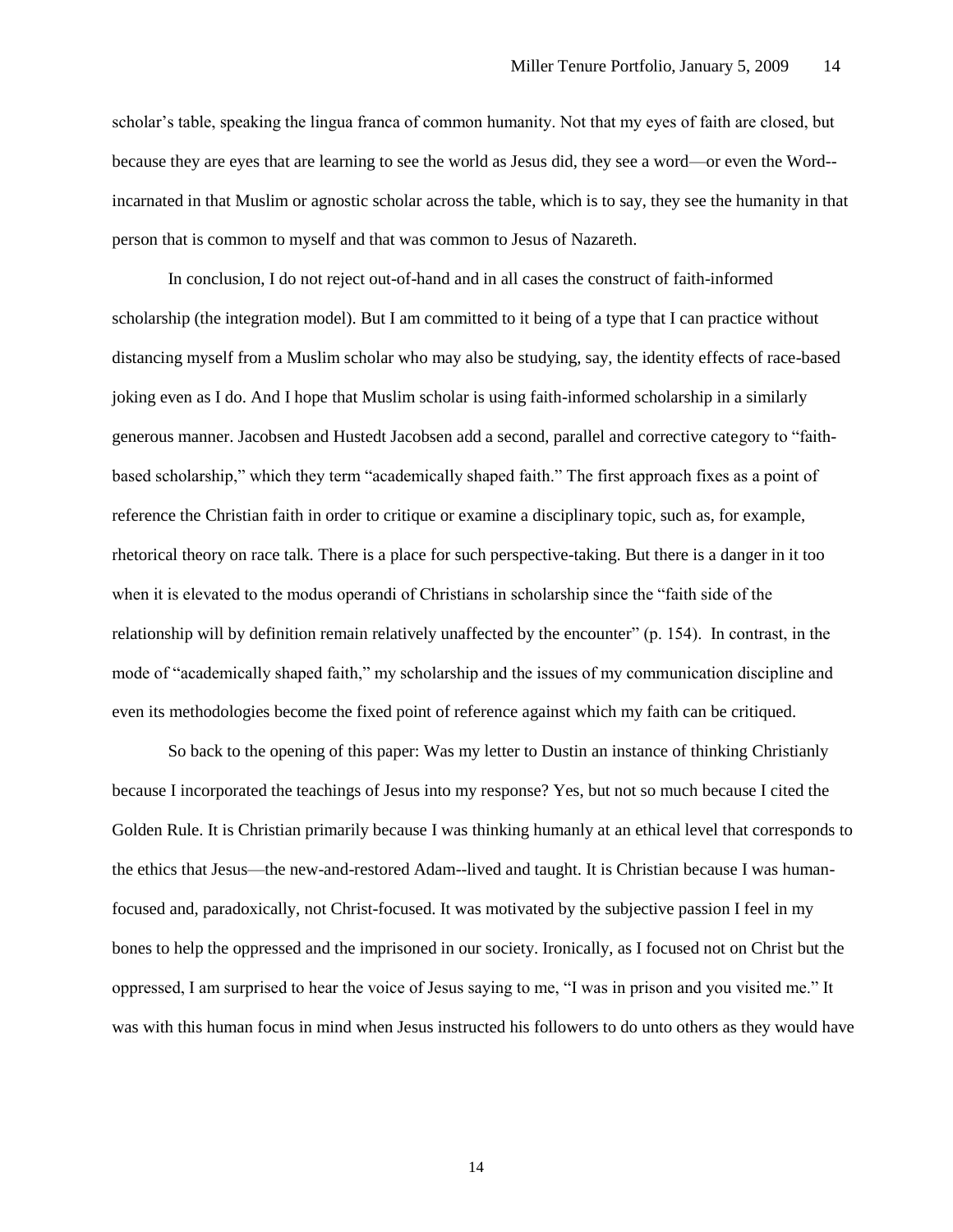others do unto you. And in the case of my email response, it was through a secular scholarly critique<sup>1</sup> of racist rhetoric that I was able to make sense of a common student objection to why some African Americans use the "n" word and why an unqualified reading of the Golden Rule is in itself inadequate as an applied social ethical guide. We cannot serve Christ in scholarship by focusing on Christ, but by serving other scholars and focusing on the larger scholarly endeavor of constructing and deconstructing truths from a standpoint of our common human condition.

## Incarnational Scholarship in the Classroom

In this last section, I take one of the points from the Klassen and Zimmerman (2006) model of incarnational scholarship and give an example of how that principle is applied in my classroom teaching. They state that God becoming human affirms the value and worth of human beings *qua* human beings, requiring that as a Christian I take humans as humans as the focus of my scholarship. Here is one exercise assignment I have students do when we are studying the role of communication in creating identities. In the syllabus, I write:

> Why would someone who wants to be sensitive to others not use the following phrases? For each phrase, explain why it could be interpreted as derogatory. (If you have never heard a phrase before, ask around until you find someone who has and ask that person what it means). [Write in paragraphs, please, not lists.]

He gypped me.

She is an Indian-giver.

You're retarded!

 $\overline{a}$ 

<sup>&</sup>lt;sup>1</sup>Emerson & Smith's (2000) *Divided by Faith: Evangelical Religion and the Problem of Race in America, Fox-Genovese &* Genovese's (2005) *The Mind of the Master Class: History and Faith in the Southern Slaveholders' Worldview*, Goldenberg's (2003) *The Curse of Ham: Race and Slavery in Early Judaism, Christianity, and Islam,* Haynes's (2002) *Noah's Curse: The Biblical Justification of American Slavery,* and Jacobson's (1998) *Whiteness of a Different Color: European Immigrants and the Alchemy of Race.*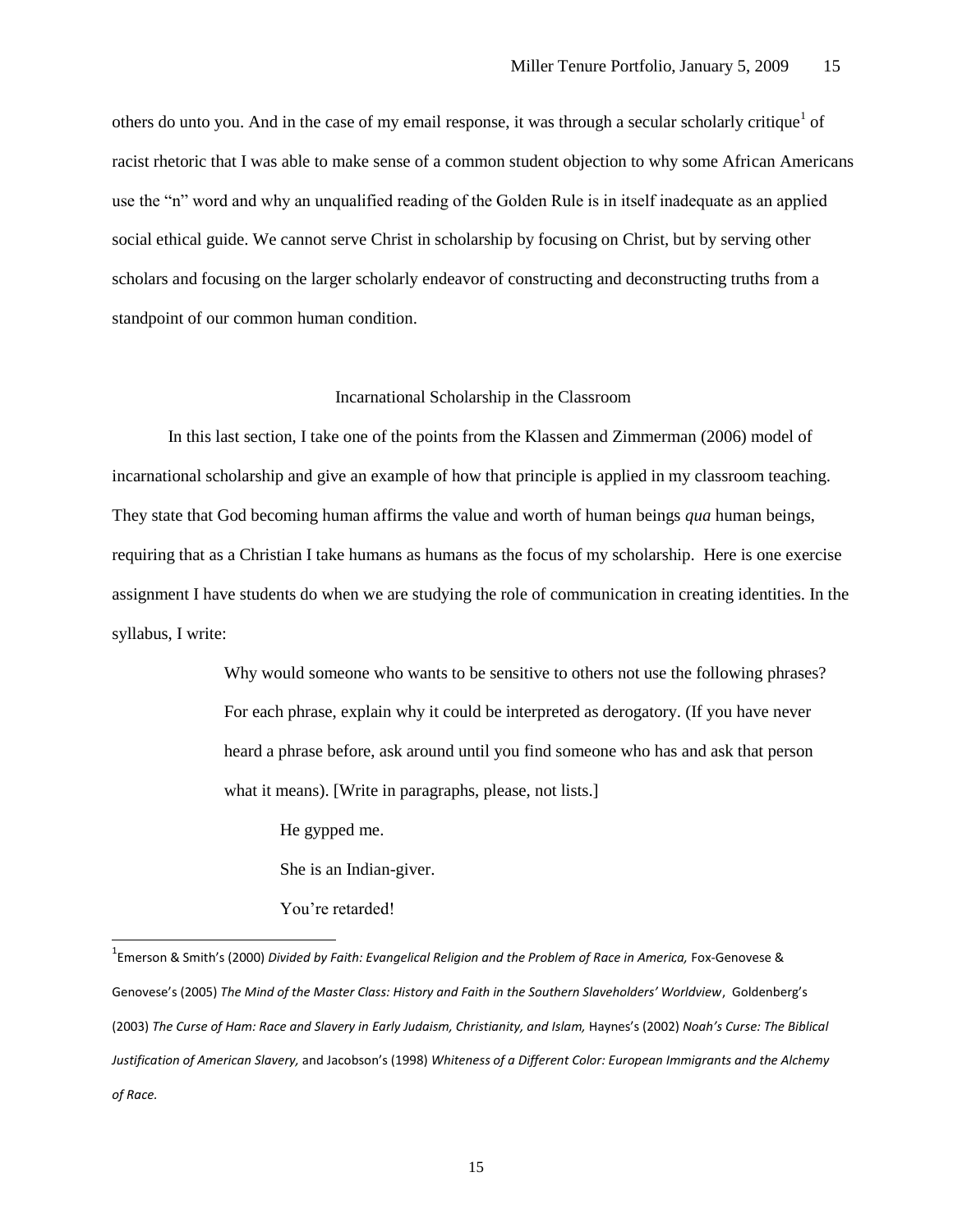That car is all pimped out.

Asking a little girl, Do you want to be a mailman when you grow up?

I got jewed on that car purchase!

If you need to, nigger-rig that gate until we get the proper hinges.

That's gay!

Islamofacist.

You're wishy-washy as a woman.

Lastly, discuss--in an insightful, enlightening manner and perhaps drawing from your own experiences and observations--how language can frame other people or people groups in a negative light or exclude them without appearing to do so.

Many of the students will realize for the first time that saying someone "gypped" them frames the "gypsy" people as essentially untrustworthy thieves and swindlers. Just as often a student (who is not of the Roma people) will write, "This is offensive to a gypsy person." In turn, I ask in the margins, "Only to them, or also to you? If not, why not?" Nothing in this exercise is *uniquely* Christian. But it is *also* Christian. That is, it is not unique to Christian faith in that every major religion as well as most secular and atheist ethical positions provide the moral basis undergirding the point of this exercise: that we should recognize the ethical connection between identity and communication. But it is *also* Christian. In class discussions on this exercise, students invariably question the need for this exercise, dismissing it as another example of "political correctness." At that point, knowing the vast majority of my students are Christians, I may bring up the story Jesus told about the Good Samaritan in answer to the question a Jewish lawyer in Jerusalem asked Jesus (Who is my neighbor?). I point out that just a few chapters earlier in Luke's Gospel Jesus had come up to Jerusalem by passing through Samaria, where he and James and John were kicked out of town. The disciples are rebuked by Jesus when they ask Jesus if they should call down fire from heaven. In Jerusalem, Jesus tells a story that places two Jews (a Levite and a Pharisee) in a morally unfavorable light, but places a Samaritan, whom the New Testament makes clear the Jews despised for their compromised religion (a temple in Samaria instead of in Jerusalem) and their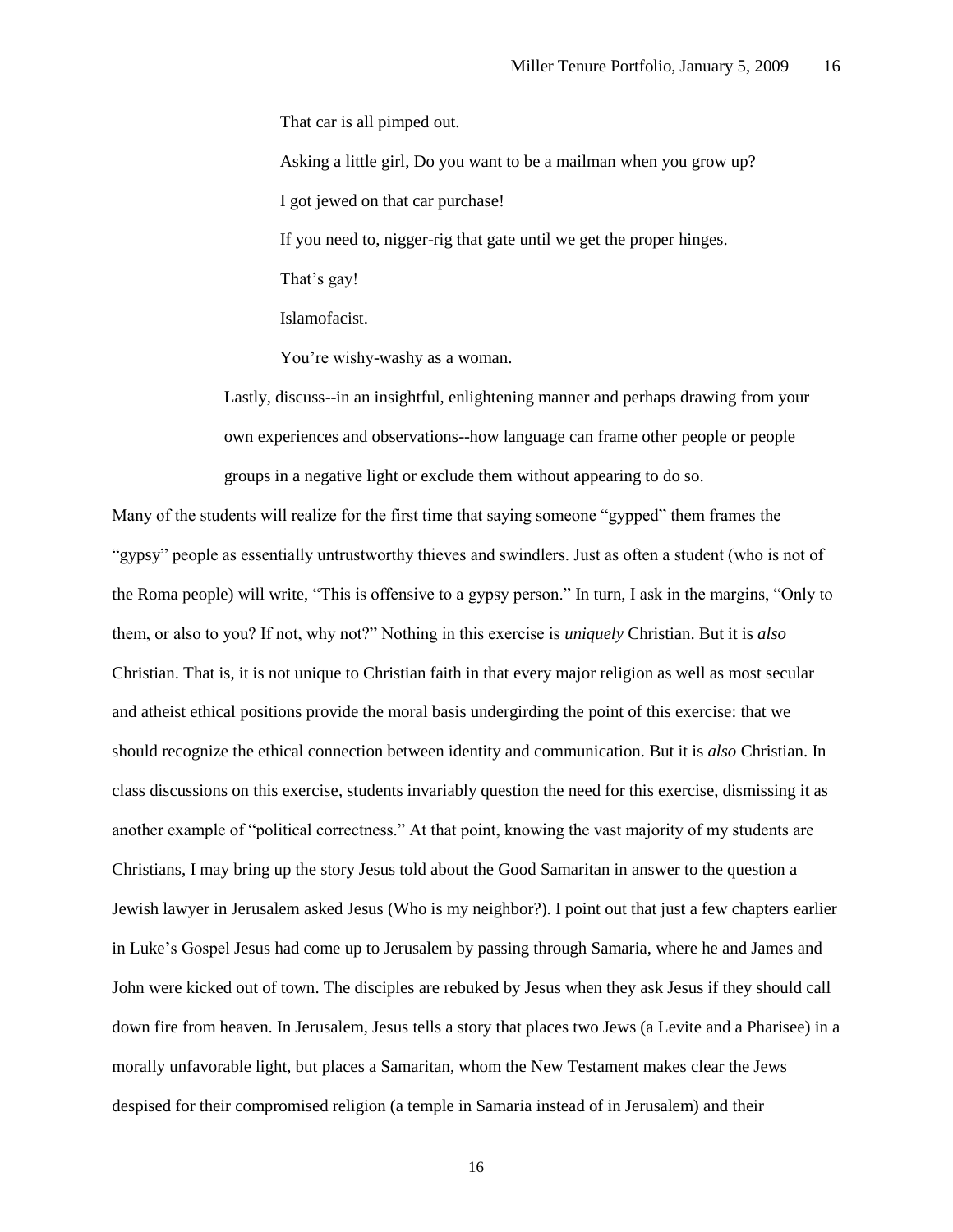miscegenation of the Jewish race (by intermarrying with Gentiles), in a good light. The Samaritan becomes the good Samaritan, even though Samaritans had just rejected Jesus the day before. I ask the students if they can even think the word Samaritan today without thinking of the adjective "good" with it. Again we discuss the power of words to frame whole people groups for the good or the bad. I ask again if they don't think the repeated and widespread use of the verbed form of the word for "gypsy" doesn't demean or dehumanize the gypsy people.

The idea for this exercise came from a secular textbook. The textbook idea, in turn, grows out of the kinds of critiques made by the critical theorists of the Frankfurt school in the first half of the twentieth century. The Frankfurt school, in turn, derived from Marxist theory. Marx was an atheist. So have I integrated faith and learning in this exercise on how words frame people groups negatively? I find the binary of faith and learning a stumbling block to a full answer to the question. To draw on Bonhoeffer's point described earlier in this paper, this is a case where secular atheists form a scholarly "world" that is come of age and which knows itself better than a "Christian" reading of it does. For me to try to baptize the Marxist conception of identity formation would be to make it a uniquely Christian answer, and thus a uniquely "Christian problem." But secularists here have led the way toward justice before (and often in spite of) Christians. I instead conclude that if Christ is the center of the created order--including the social order formed through the communication practices that my students and I explore--then it would be to decenter Christ to make this a *Christian* exercise. The world has taught us this truth, not Christians the world.

What about my use of Jesus' story? Admittedly, the use of this Lucan narrative is a move toward an explicit Christian reading of the communication dynamic at hand. Even so, it falls short of being explicitly Christian in that I could tell the same story in a secular university, even as I could recount an incident in the life of Buddha or Gandhi to make a similar point at Huntington University, a Christian school. Jesus and the Samaritans are historically accessible figures. But more importantly, the moral of the story Jesus told is a felt moral issue at a basic human level (even if some groups, such as racial supremacists would answer the moral issue in the opposite direction by saying, for example, that they are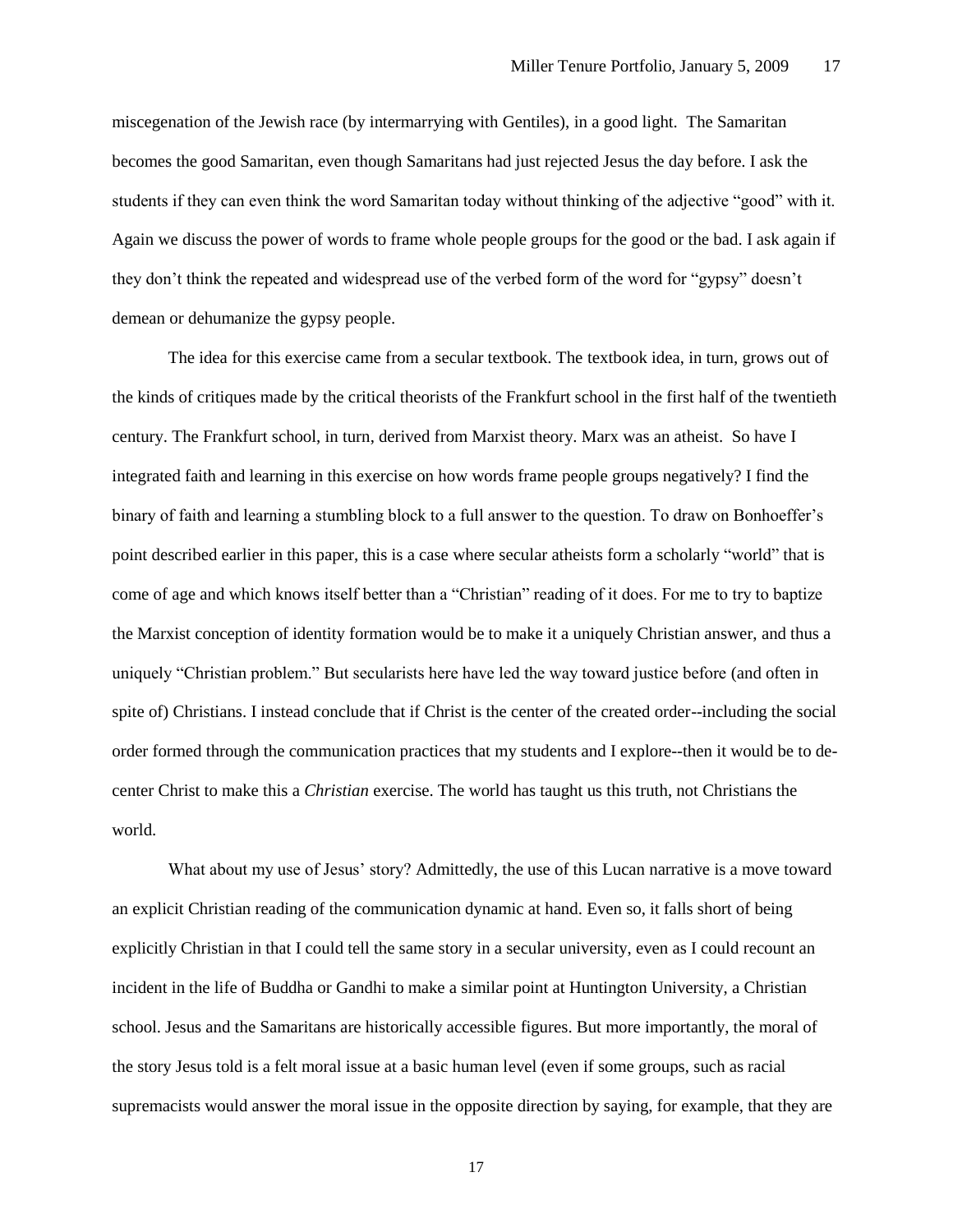sub-human and thus are less than worthy of human treatment). So I see this as an example of my teaching that is "unconscious" (Bonhoeffer) of explicit Christian doctrine or worldview. It is religionless scholarship. It is an example of what Jacobsen and Hustedt Jacobsen call "academically shaped faith." That is, to give weight to the truth adhering in this critical exercise, I bent the discussion back toward the students' Christian orientation so they could feel the import of how language and identity work together for good or ill. I used this--the social theory of Marx—to shape and sharpen my faith and the student's faith, meaning our Christian faith. Thus I chose to reference Jesus, not Buddha. But the direction of influence in getting us to read the Good Samaritan story with new lenses and deeper understanding is from the secular to the sacred, and not the other way around.

Note that thus far I have also practiced an inductive teaching methodology, both in allowing the students the chance to arrive at the principles by themselves and in allowing the ethical principles in the lesson to become deeper for them as they see them in light of the teaching and example of Jesus. I have not started with theology and worked on down to ethics and the role communication plays in it all.

That, however, is also a legitimate alternative approach, depending on one's goals. Jacobsen and Hustedt Jacobsen would call this "faith-based scholarship." I, in fact, do exactly that sometimes with the Good Samaritan story (when? when the Spirit leads me to). Using Miroslav Volf's (1996) theological distinction between "justice" (getting what is deserved) and "justification" (being treated not for what we are but for what we can become in Christ Jesus), I lead the students through a discussion of how Jesus was practicing his teaching in the Sermon on the Mount that true love is loving the enemy. I ask the students if they would be likely to gossip with others about how *good* someone is who has the day before dissed them as Jesus did when he made the Samaritans "good" (justification) after they had just kicked him out of town. Or, I ask, does your gossip leave the person who has offended you the "Bad Samaritan" instead (justice)? The theology of Christian faith, in this case, sheds fresh light on the ethical import of such identity communication.

Here, then, I hope is an example of both humility and speaking prophetically in my teaching and my research. The two are mutually dependent. The ability to speak *prophetically*, I believe, derives from the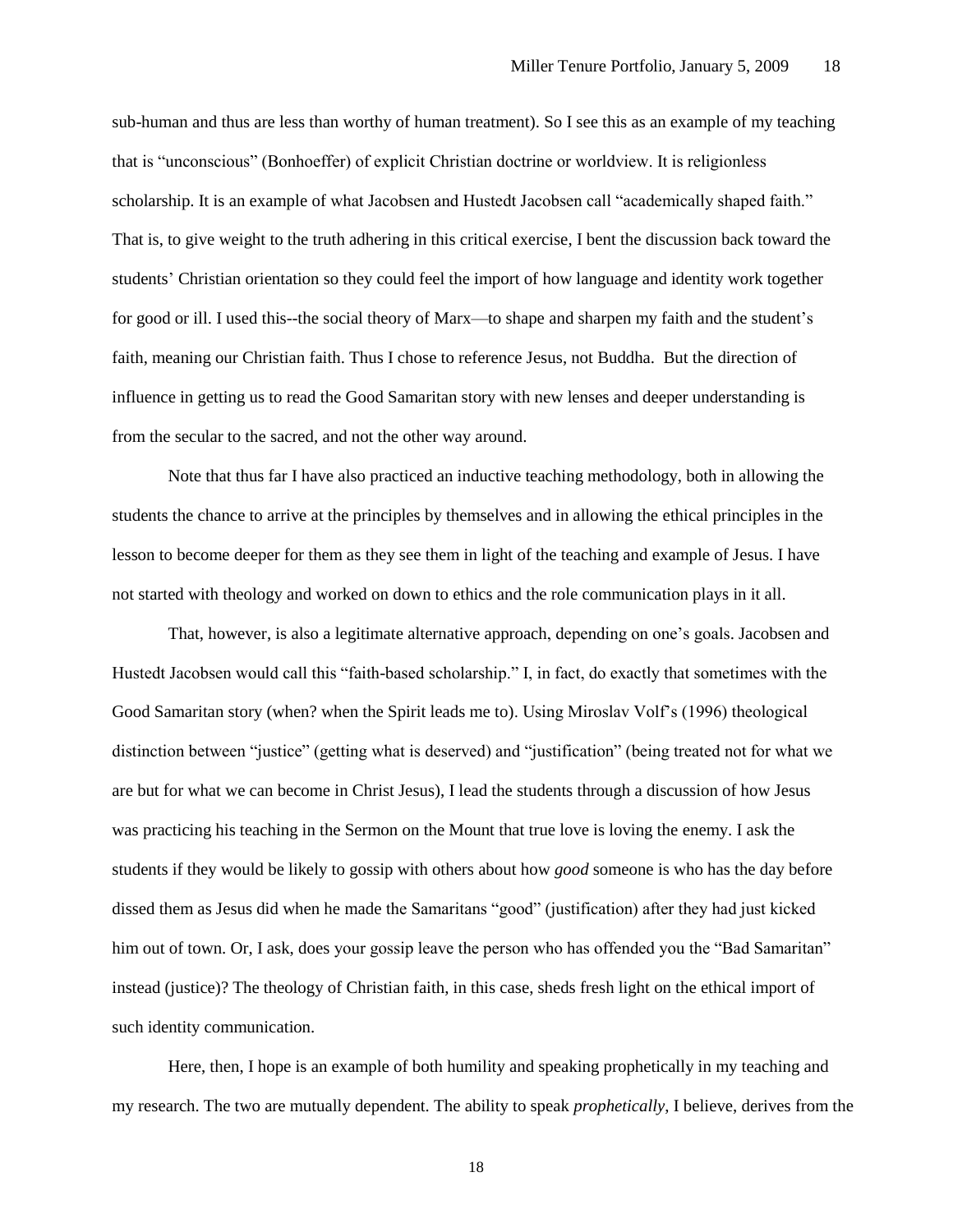*humility* of not imposing any worldview on anything or anyone. It is instead a realizing, as the philosopher of science Nancey Murphy from Fuller Theological Seminary puts it, that because knowledge is essentially communal, it is not "ours" alone to construct or discern. Further, she believes that engaging the other while rejecting the will to power that is so often imbricated with acts of knowing is "not only the key to ethics . . . [but] it is also the key to knowledge. Renunciation of the will to power is a prerequisite for seeking truth" (as cited in Jacobsen & Hustedt Jacobsen, 2004, p. 59). This epistemology-as-ethics and the ethics-asepistemology is nowhere better stated than by St. John when he claims that in Jesus the *logos* became flesh and *dwelt* among us. In a less than perfect way, that is my intended approach to education—to nurture logos among us.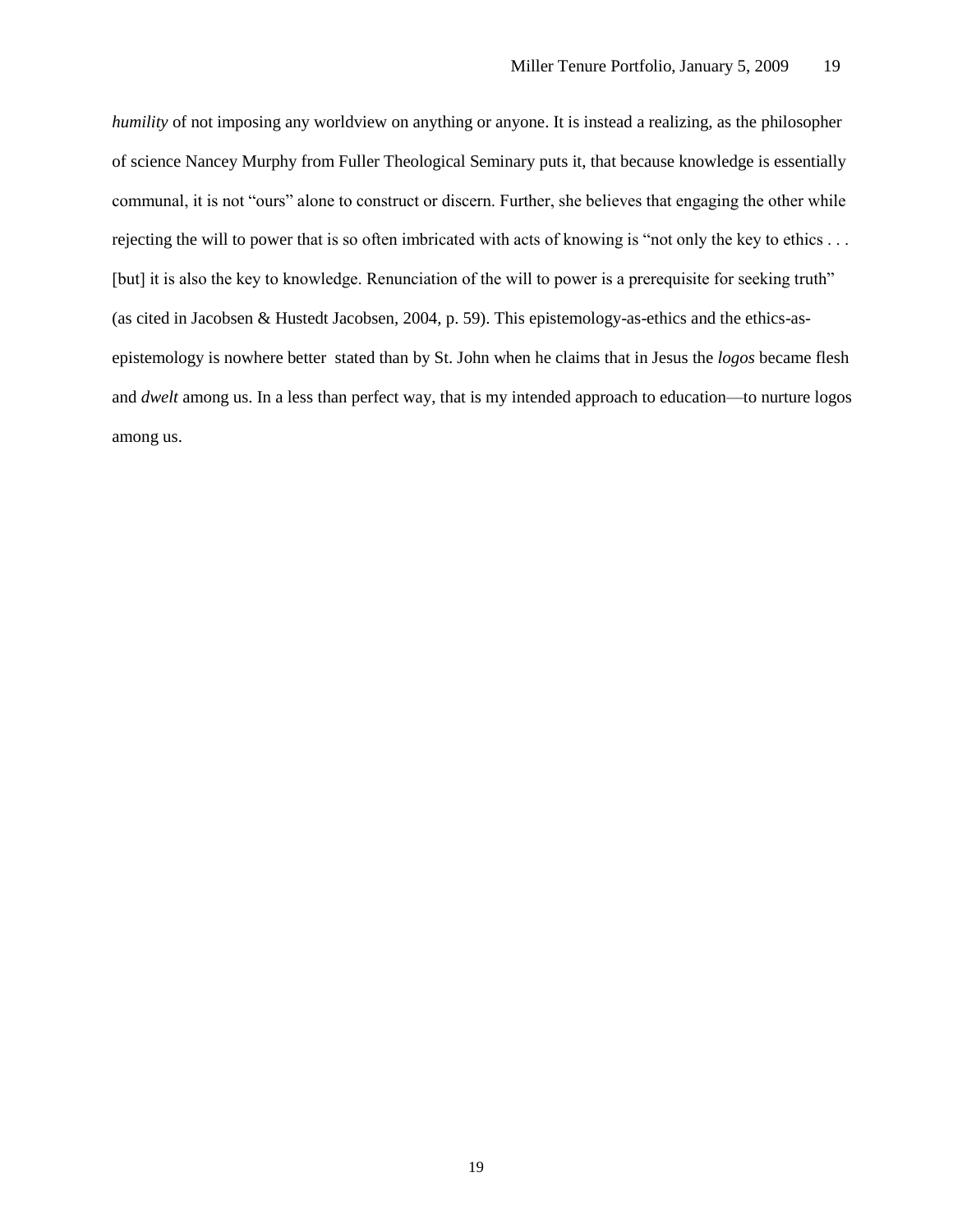# References

- Bohnoeffer, D. (1992). *Act and being: Transcendental philosophy and ontology in systematic theology* (H. M. Rumscheidt, Trans.). Minneapolis, MN: Fortress. (Original qualifying thesis accepted 1930)
- Bohnoeffer, D. (1960). *Christ the center.* (Edwin H. Robertson, Trans.). San Francisco, CA: Harper & Row.
- Bonhoeffer, D. (1963). *The cost of discipleship* (R. H. Fuller, Trans.). New York: Macmillan. (Original work published 1937)
- Bonhoeffer, D. (1986). *Ethics* (E. Bethge, Ed.; M. H. Smith, Trans.). New York: Collier. (Original work published 1949)
- Bonhoeffer, D. (1971). *Papers and letters from prison* (E. Bethge, Ed.; R. Fuller, F. Clark, and others). New York: Macmillan. (Original work published in 1953)
- Bon Jour, L. (1999). The dialectic of foundationalism and coherentism. In J. Greco & E. Sosa (Eds.), *The Blackwell guide to epistemology* (pp. 117-142). Malden MA: Blackwell Publishers.
- Emerson, M. O., & Christian, S. (2000). *Divided by faith: Evangelical religion and the problem of race in America.* Oxford: Oxford University Press.
- Fox-Genovese, E., & Genovese, E. (2005). *The mind of the master class: History and faith in the southern slaveholders' worldview.* New York: Cambridge University Press.
- Goldenberg, D. M. (2003). *The curse of Ham: Race and slavery in early Judaism, Christianity, and Islam.* Princeton, NJ: Princeton University Press.
- Hasker, W. (1992). Faith-learning integration: An overview. *Christian Scholar's Review, 21*(3), 231-248.
- Haynes, S. R. (2002). *Noah's curse: The biblical justification of American slavery.* Oxford: Oxford University Press.
- Heie, H. (2007). *Learning to listen, ready to talk: A pilgrimage toward peacemaking.* New York: iUniverse.
- Holmes, A. F. (1975). *The idea of a Christian college* (Rev. ed.). Grand Rapids, MI: Eerdmans.
- Jacobsen J., & Hustedt Jacobsen, R. (Eds.). (2004). *Scholarship and Christian faith: Enlarging the conversation.* Oxford: Oxford University Press.